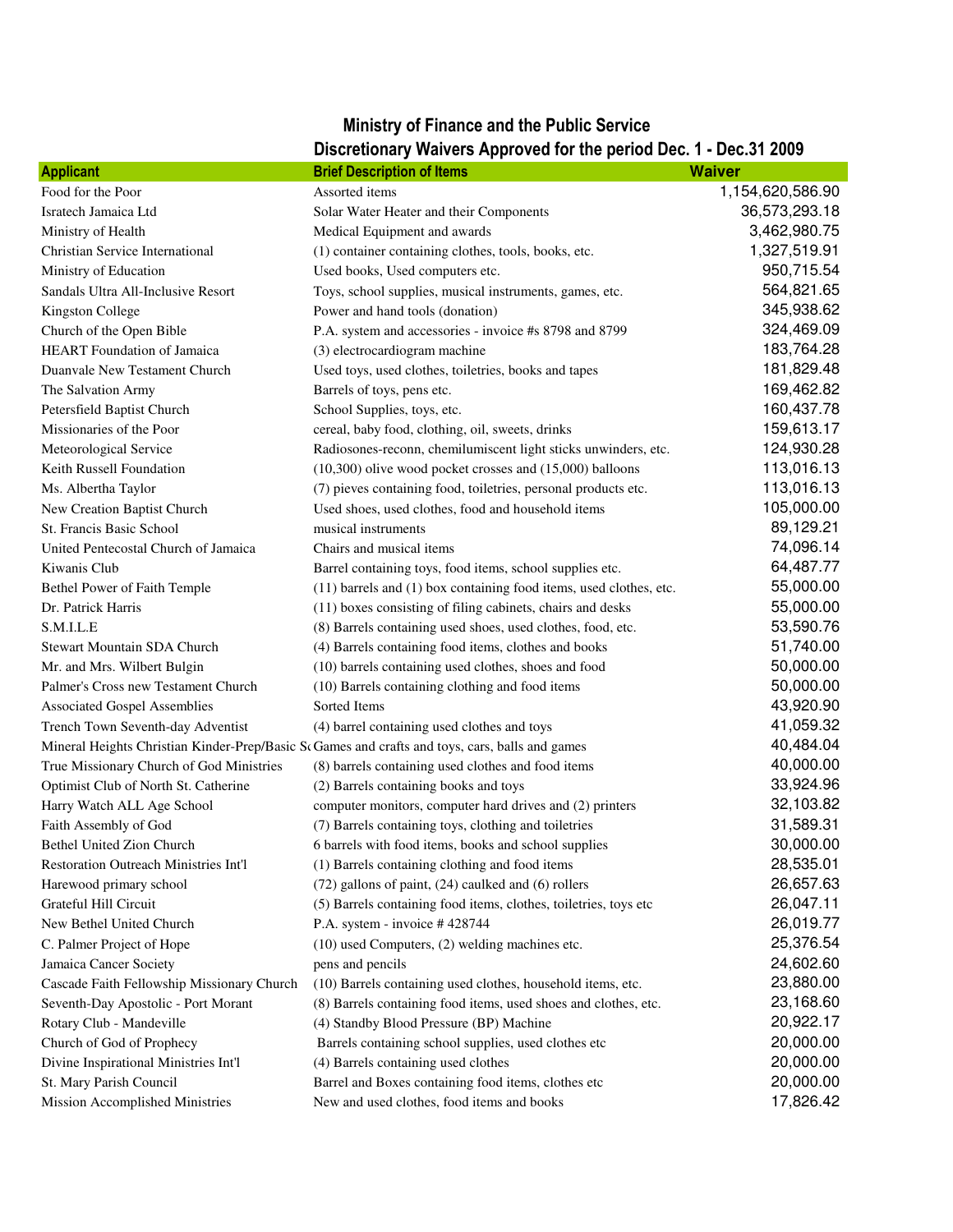| Ms. Jay Franklin                          | A 40ft container containing miscellaneous items                  | 17,822.00      |
|-------------------------------------------|------------------------------------------------------------------|----------------|
| St. Alban's Primary Basic School          | School supplies and food items                                   | 17,745.83      |
| Cockburn Gardens Primary & Junior High    | (2) Computers, (2) additional monitors and Books                 | 17,699.87      |
| Fellowship/St. Paul's Church              | (3) Barrels containing food items, clothes, toiletries etc       | 15,000.00      |
| March Street Pentecostal Tabernacle       | Children's hats, clothes, dishes and food items                  | 15,000.00      |
| <b>Faith Ministries International</b>     | (2) Suitcases containing toys and school supplies                | 14,925.19      |
| International Church of Foursquare gospel | Sound Equipment                                                  | 14,920.80      |
| New Testament Church of God               | (4) Barrels and (2) boxes containing toys and candies            | 12,935.05      |
| Halse Hall Basic School                   | barrels containing food, clothes and school supplies             | 11,771.40      |
| Camperdown High                           | (1) HP Compaq Presario Desktop computer                          | 10,889.18      |
| Holiness Born Again Church, Apostolic     | speaker box (Behringer)                                          | 10,703.87      |
| Coley Mountain Primary School             | School supplies                                                  | 10,701.27      |
| Cotton Tree Toys for Kids                 | Barrels containing food items, clothes etc                       | 10,000.00      |
| Councilor, Portmore Municipal Council     | two (2) barrels clothes, toys, sweets, food                      | 10,000.00      |
| Ewarton Gospel Lighthouse Church          | used clothes, shoes, food supplies, 6 computers                  | 10,000.00      |
| Jacob's Well Church Ja.                   | (2) Barrels containing toys, used clothes, school supplies, etc. | 10,000.00      |
| (FISH)                                    | (6) Barrels containing new and used clothes and food items       | 9,452.22       |
| George Cohen Basic School                 | (1) Dell Inspiron 530 Desktop Computer and school supplies       | 9,405.29       |
| Antioch Assembly of God                   | (2) Barrels containing toys, clothing, books and food items      | 8,908.43       |
| Savanna_La_Mar                            | (1) Box containing food and clothes                              | 7,019.33       |
| Trelawny Parish Council                   | assorted Christmas decorations                                   | 6,534.92       |
| SOS Children's Village                    | (2) Suitcases containing toys and school supplies                | 5,345.06       |
| Trout All Age School                      | (16) computers, keyboards and plugs                              | 5,324.02       |
| Blenheim Town New Testament Church        | List of items for donation                                       | 5,000.00       |
| Jamaica Free Baptist Church               | Donation of Used Clothes                                         | 5,000.00       |
| Jireh Benevolent Society                  | Used school supplies, lunch boxes, shoes and clothes             | 5,000.00       |
| Open Arms Drop-in Centre                  | (1) Barrels containing clothing and food items                   | 5,000.00       |
| Rodney Austin                             | rulers, pencils, pens, sugar, ketchup oil, salt,                 | 5,000.00       |
| Sterling United Church                    | School supplies                                                  | 5,000.00       |
| Sandy Park Basic School                   | school supplies                                                  | 4,006.66       |
| Beecham Hill Primary and Infant sch.      | $(3)$ computers                                                  | 2,661.87       |
| Harvest Army Outreach Ministry            | Chairs, $(1)$ drum set and $(1)$ amplifier                       |                |
| <b>Island Car Rentals</b>                 | Motor vehicle                                                    | 166,009,180.61 |
| Golden Grove Sugar Company/Seprod         | Used Caterpillar Backhoe, trucks etc                             | 60,240,931.46  |
| Liberty Car Rentals Limited               | Toyota Corolla, Yaris, Camry and suzuki Vitara                   | 50,037,102.94  |
| Bargain Rent-A.Car                        | Toyota Yaris, Toyota Corolla, Toyota Rav 4                       | 41,630,831.32  |
| Sandals Ultra All Inclusive Resorts       | Promotional items (DVD's, magazines, brochures and flyers)       | 19,444,045.84  |
| Office of the Prime Minister              | Technical Software "trimble VRS3Net"                             | 15,920,017.86  |
| Northern Caribbean University             | Media equipment                                                  | 15,675,982.85  |
| Apex Car Rentals Limited                  | Toyota Corollas and Fortuner                                     | 11,577,712.67  |
| Pepsi Cola Ja. Bottling Co. Ltd.          | Items under Modernization of Industry Programme                  | 7,553,816.98   |
| Ministry of Agriculture/EU Banana Support | equipment and materials for EU Banana Support Programme          | 7,010,883.61   |
| Dhana Limited                             | Toyota Corollas                                                  | 6,951,067.39   |
| Seprod Limited                            | items for retooling under the modernization program              | 6,446,571.21   |
| Rural Agricultural Development Auth       | two(2) 2009 landrover defender 110 pickup                        | 4,573,819.15   |
| Anyhoo Productions Ltd.                   | One(1) 2010 FJ Cruiser                                           | 4,289,905.90   |
| Johns Hall Aggregates                     | Items under Modernization of Industry Programme                  | 4,176,950.18   |
| Mr. Archibald McIntyre                    | (1) 2009 Toyota Coaster                                          | 4,026,039.80   |
| Carren Limited                            | (4) 2010 Toyota Corolla                                          | 3,978,678.11   |
| Cole's Car Rental Limited                 | Toyota Corollas and Honda CRV                                    | 3,885,189.19   |
|                                           |                                                                  |                |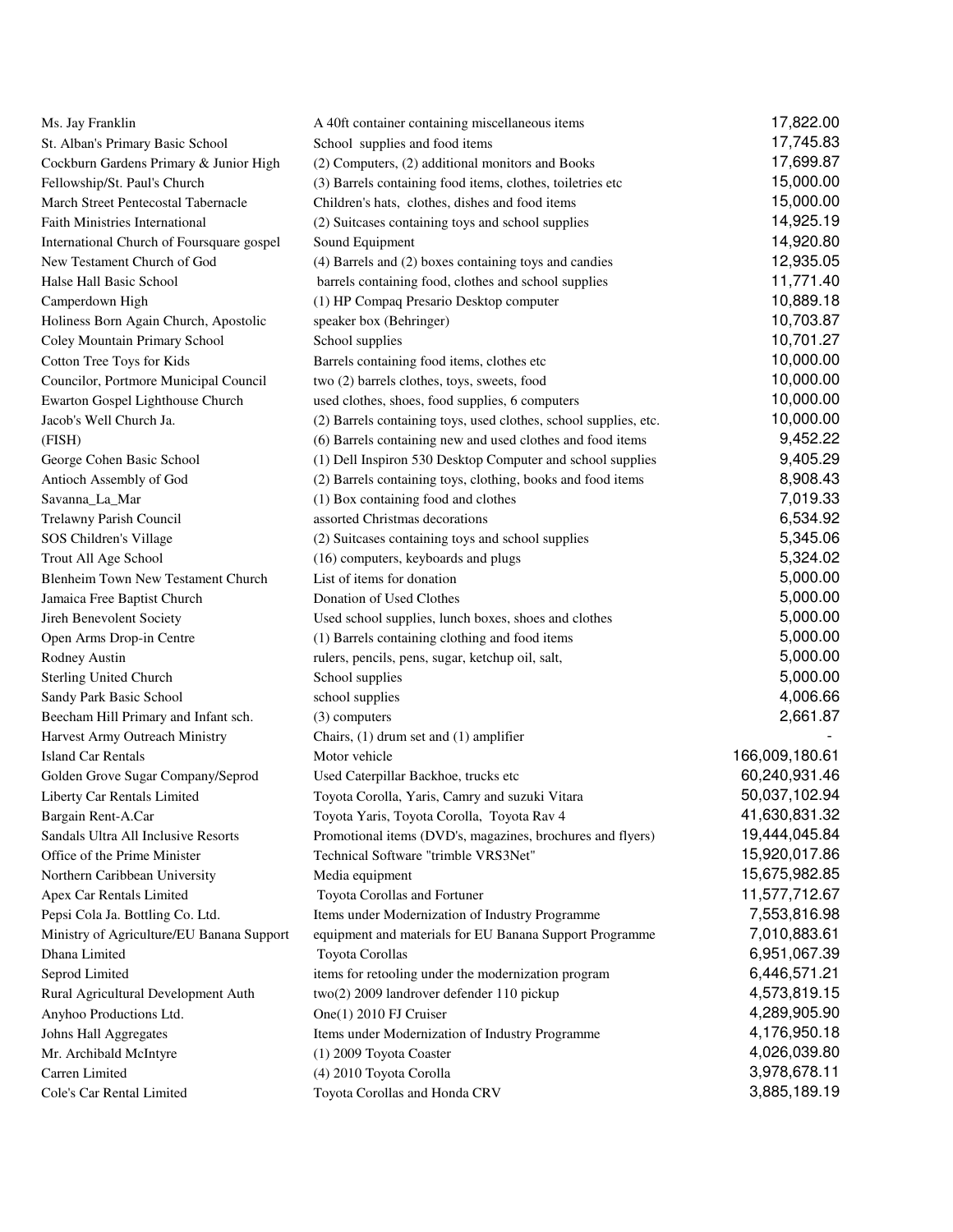| Raymars Imports Automotive Limited                                                 | one (1) Toyota Tundra Flex fuel                           | 3,824,894.82 |
|------------------------------------------------------------------------------------|-----------------------------------------------------------|--------------|
| Tropical Foundations Ltd.                                                          | (5) 2010 Hyundai Accent                                   | 3,820,724.62 |
| Menard Clarke                                                                      | (1) 1997 Nissan UD (57 seater)                            | 3,068,637.58 |
| The Herald Limited                                                                 | items for retooling under the modernization program       | 3,014,926.20 |
| Hugo Morgan                                                                        | $(1)$ 2005 Hino coaster $(30)$ seater                     | 2,864,005.65 |
| Salem Motors Co. Limited                                                           | (3) 2010 Toyota Yaris                                     | 2,634,357.50 |
| National Rums of Jamaica Ltd.                                                      | Items under Modernization of Industry Programme           | 2,628,927.82 |
| Toyota Jamaica                                                                     | one (1) 2010 Toyota Hatchback Prius (Hybrid)              | 2,570,935.54 |
| Undergrad College/Jacqueline Taylor                                                | 1 optoma, 1 projector, 1 model EX531                      | 2,200,321.20 |
| One of A Kind Car Rentals                                                          | (1) 2010 Toyota Camry                                     | 2,072,859.19 |
| The Captain's Bakery Ltd                                                           | Items under Modernization of Industry Programme           | 2,029,390.73 |
| Happy World Bike and Car Rental                                                    | (2) 2010 Toyota Corolla                                   | 1,989,339.05 |
| Robert Grey, Cousins Cove                                                          | $(1)$ 2005 Toyota Hiace $(15)$ seater                     | 1,978,457.99 |
| Jermaine Smith                                                                     | $(1)$ 2010 Toyota Hiace $(16)$ seater                     | 1,933,942.68 |
| Caribic Vacations Ltd                                                              | (1) 2009 Hyundai Santa Fe                                 | 1,871,273.77 |
| <b>Content Agricultural Products</b>                                               | Items under Modernization of Industry Programme           | 1,816,946.51 |
| Romada Auto Imports Limited                                                        | one (1) 2006 Mercedes Benz flex fuel                      | 1,767,775.91 |
| Kosmo Car Rentals Limited                                                          | Toyota Corolla and Toyota Yaris                           | 1,756,140.35 |
| Metro Car Rentals Limited                                                          | (2) 2010 Toyota Yaris                                     | 1,756,042.37 |
| <b>TM</b> Traders                                                                  | one (1) 2010 Toyota Hiace Bus                             | 1,701,690.42 |
| Jamaica Race Drivers Club                                                          | (1) 2004 Mitsubishi Lancer                                | 1,614,925.85 |
| <b>Dalton Foster</b>                                                               | (1) 2008 Toyota Hiace                                     | 1,608,573.92 |
| Accolade Manufacturing Ltd.                                                        | List of items                                             | 1,600,918.67 |
| Juici Beef Ltd.                                                                    | Items under Modernization of Industry Programme           | 1,488,882.69 |
| Your Choice Products and Imports Ltd.                                              | (1000) 100 lbs bag of Red Kidney Beans                    | 1,454,941.60 |
| <b>CKL Trading Company</b>                                                         | Red Kidney Beans                                          | 1,453,996.35 |
| Exclusive Holiday of Elegance Ltd.                                                 | Mitsubishi Lancer Toyota Hiace                            | 1,382,899.16 |
| Triple C Manufacturing                                                             | Items under Modernization of Industry Programme           | 1,313,721.80 |
| Jamaica Broilers Group Ltd/Best Dressed Chick Corrugated boxes - invoice # 0129185 |                                                           | 1,308,124.51 |
| Mother's Enterprises Ltd.                                                          | 110,000 lbs of beef trimmings                             | 1,268,657.43 |
| National Outdoor Advertising                                                       | Items under Modernization of Industry Programme           | 1,233,025.19 |
| Adjoined Business Solutions Limited                                                | interest in excess of 10% for late payment of PAYE        | 1,168,308.14 |
| Bewelk Equipment & Construction Ltd                                                | items for retooling under the modernization program       | 1,135,728.00 |
| Pat's Taxi Service & Car Rentals Ltd.                                              | (1) 2009 Daihatsu Terios                                  | 1,134,656.55 |
| Lydford Mining Co.                                                                 | Items under Modernization of Industry Programme           | 1,078,842.37 |
| Orange Hall Estate                                                                 | Items being imported for agricultural purposes            | 1,034,334.72 |
| Garmack Automotive Leasing Company                                                 | (1) 2010 Toyota Corolla                                   | 994,669.53   |
| City of Refuge Children's Home                                                     | one (1) 2010 Toyota Hiace Bus                             | 962,896.97   |
| Maurice Samuels                                                                    | one (1) 2007 Toyota Sienna Subn Wagon                     | 921,077.89   |
| Dairy Industries (Jamaica) Limited                                                 | Corrugated boxes                                          | 898,804.63   |
| <b>StreetLife Promotions</b>                                                       | (1) 2005 YZF6R Sport/Custom motorcycle                    | 850,419.95   |
| Earthbound Diodegradable Food Packaging Co items listed - invoice # SG0C0901EA     |                                                           | 737,462.55   |
| L & K Freight & Shipping Ltd.                                                      | 290 Bags or (22,727 Kilograms) of Red Kidney Beans        | 727,949.26   |
| Jagan Harrison                                                                     | (1) 20' container or (50,000 lbs) bag of Red Kidney Beans | 727,389.60   |
| Algamish Limited                                                                   | 500 bags Red Kidney Beans                                 | 727,308.40   |
| Branlue Imports Ltd.                                                               | 22,680 Kilograms of Red Kidney Beans T # 0713.33.10       | 726,443.85   |
| Canjam Trading Limited                                                             | 47,002 lbs Red Kidney beans                               | 684,156.98   |
| Ms. Pyllicia Clarke                                                                | 46,700 lbs bag of Red Kidney Beans                        | 679,457.73   |
| Quest Woodcraft Manufacturing                                                      | Items under Modernization of Industry Programme           | 678,941.80   |
| <b>UNICEF</b>                                                                      | One (1) Rosa Deluxe Bus (2009)                            | 658,251.05   |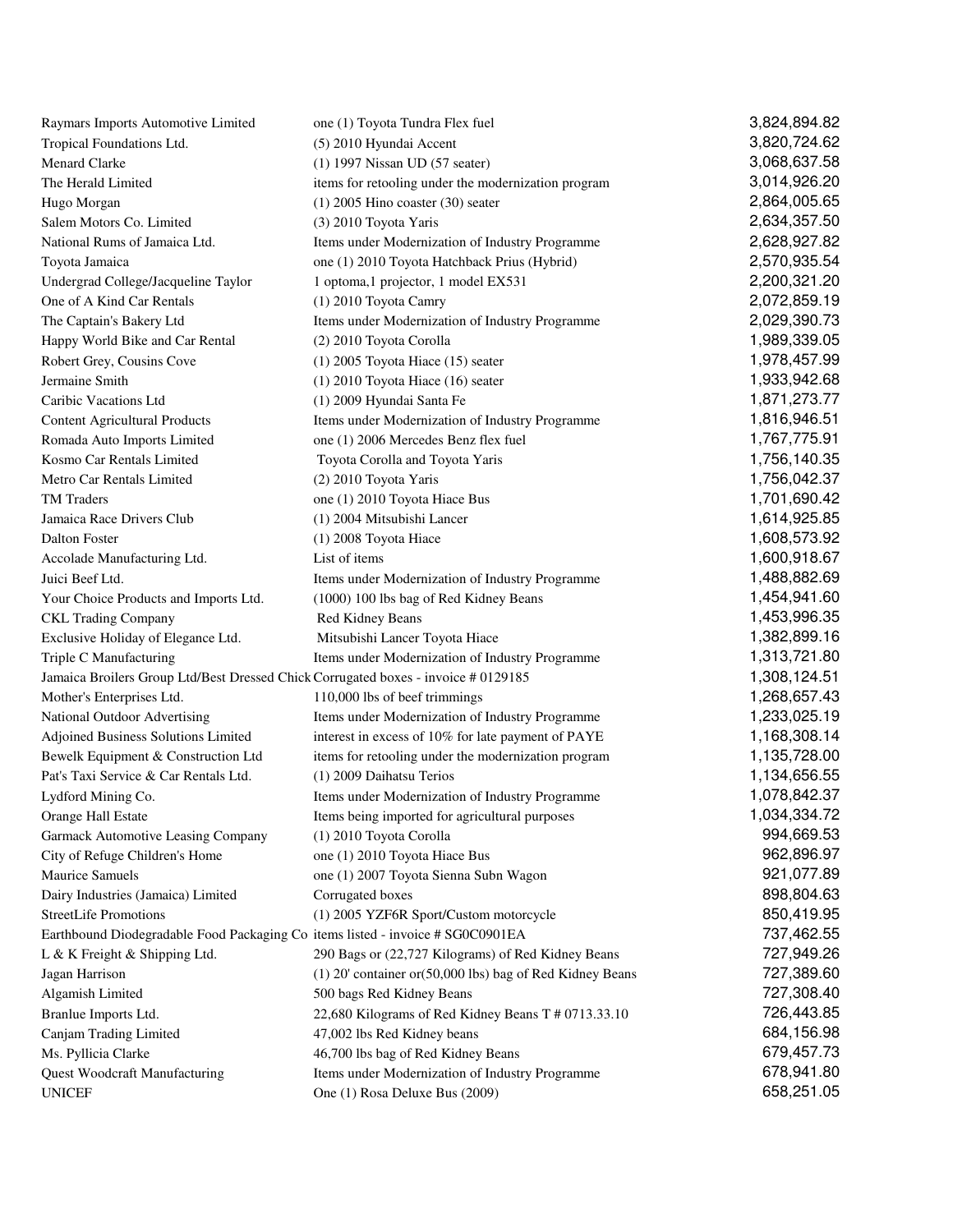| <b>Glastonbury Potato Company</b>                                                      | 20,316 Kilograms of Red Kidney Beans T # 0713.33.10                             | 650,579.40 |
|----------------------------------------------------------------------------------------|---------------------------------------------------------------------------------|------------|
| Caribbean Brands Limited                                                               | items for retooling under the modernization program                             | 602,985.24 |
| Versair In-Flight Services (2006) Limited                                              | items for retooling under the modernization program                             | 583,241.91 |
| Trade Winds Citrus Jamaica Ltd.                                                        | Hyundai HD 72 refrigerated Trucks and cold box body                             | 489,349.83 |
| Blue Mountain Coffee Venture Limited                                                   | Equipment and accessories                                                       | 475,607.25 |
| Ms Carole Cushnie/Red Gal Farms                                                        | Greenhouse material                                                             | 426,208.70 |
| Mr. Mark Frederick                                                                     | Beekeeping equipment                                                            | 418,545.43 |
| Mr. Regional Bennett                                                                   | (1) Caterpillar Tractor 955L                                                    | 408,876.50 |
| <b>Everglades Farms</b>                                                                | Items under Modernization of Industry Programme                                 | 389,540.94 |
| Calvin Reid                                                                            | Red kidney beans                                                                | 363,792.24 |
| Holmwood Technical high School                                                         | Box containing athletic footwear and other items                                | 355,836.04 |
| Jamaica Drip Irrigation Ltd                                                            | Greenhouse material                                                             | 355,173.92 |
| F.W. Associates Limited                                                                | items for retooling under the modernization program                             | 354,608.53 |
| <b>Quality Contractors Depot</b>                                                       | Items under Modernization of Industry Programme                                 | 354,538.80 |
| Judith Sayle                                                                           | one (1) 2009 Subaru Impreza                                                     | 350,953.70 |
| Jamaica Broilers Group/Best Dress                                                      | corrugated boxes                                                                | 298,011.31 |
| Covidien/Tyco Healthcare/US Surgical                                                   | promotional items                                                               | 295,156.25 |
| Abe Motor Car Rentals and Sales Limited                                                | (1) 2009 Toyota Yaris Sedan                                                     | 287,373.76 |
| Ja Tourist Board/Hansib Publications                                                   | 96 Ja Absolutely, 1460 Ja Absolutely (hardback)                                 | 270,533.75 |
| Wisynco Group Limited                                                                  | corrugated boxes                                                                | 265,350.22 |
| Martel Bryan                                                                           | drilling equipment                                                              | 262,395.15 |
| Robert Kennedy                                                                         | one (1) 2000 Mercedes Benz sports utility                                       | 254,020.83 |
| Marylyn Tapper                                                                         | one (1) 2003 C200 Kompressor                                                    | 249,345.22 |
| AMG Packaging & Prayer Co. Limited                                                     | items for retooling under the modernization program                             | 248,396.58 |
| Wigton Windfarm Limited                                                                | two (2) W500 cables                                                             | 201,418.61 |
| Mr. Errol Rose                                                                         | Farrowing crates and poultry cages                                              | 199,673.72 |
| <b>Barrington Gutzmore</b>                                                             | one (1) 2006 Toyota Camry                                                       | 186,212.05 |
| Animal House                                                                           | Animal supplies                                                                 | 173,598.67 |
| Hazel Hamilton/Victor Donaldson                                                        | Sale of 66128.38 squares of land (L.A.M.P.)                                     | 157,520.00 |
| Darnel Fritz                                                                           | 10,140 lbs bag of Red Kidney Beans                                              | 147,596.95 |
| Ms. Audrey Laing                                                                       | Red Kidney Beans                                                                | 142,612.21 |
| Southern Fruits & Food Processors                                                      | processing of pepper and eskellion mash                                         | 138,961.97 |
| Office of the Prime Minister                                                           | (1) 40 ft container containing medical items                                    | 131,617.72 |
| Superior Options Ltd                                                                   | (2) HP Proliant Servers                                                         | 113,192.91 |
| King Pepper Products Co Limited                                                        | items for retooling under the modernization program                             | 104,280.98 |
|                                                                                        | Caleb Morgan & Bristol Williamson/Dodrick B Sale of 0.5 acre of land (L.A.M.P.) | 99,020.00  |
| Island Ice                                                                             | Items under Modernization of Industry Programme                                 | 95,778.94  |
| <b>ABC Supply Company Group</b>                                                        | 25 logo picture frames and 54 logo windbreakers                                 | 95,383.43  |
| Norman Wilson                                                                          | beekeeping equipment                                                            | 66,696.15  |
| Mr. John Cameron                                                                       | Greenhouse material                                                             | 66,467.31  |
| Jamaica Fibreglass                                                                     | Items under Modernization of Industry Programme                                 | 63,859.75  |
| Local Spice Limited                                                                    | items for retooling under the modernization program                             | 60,318.72  |
| Kingston College                                                                       | athletic footwear                                                               | 55,327.72  |
| <b>Total Graphics Limited</b>                                                          | Heart Contribution                                                              | 46,993.29  |
| Unique Vacations Inc.                                                                  | promotional items                                                               | 45,554.09  |
| Earth Rocks Product Ltd.                                                               | Items under Modernization of Industry Programme                                 | 45,407.73  |
| Boies. Schiller & Flexner LLP (Jamaica Tourist Office supplies (temporary importation) |                                                                                 | 44,043.78  |
| Pioneer Manufacturing Distributors                                                     | Mondaisa Teas                                                                   | 43,621.37  |
| Jamaica Protected Areas Trust                                                          | Rental of property, catering services, etc.                                     | 41,658.62  |
| <b>Excelsior High</b>                                                                  | (1) eBeam Machine                                                               | 41,019.76  |